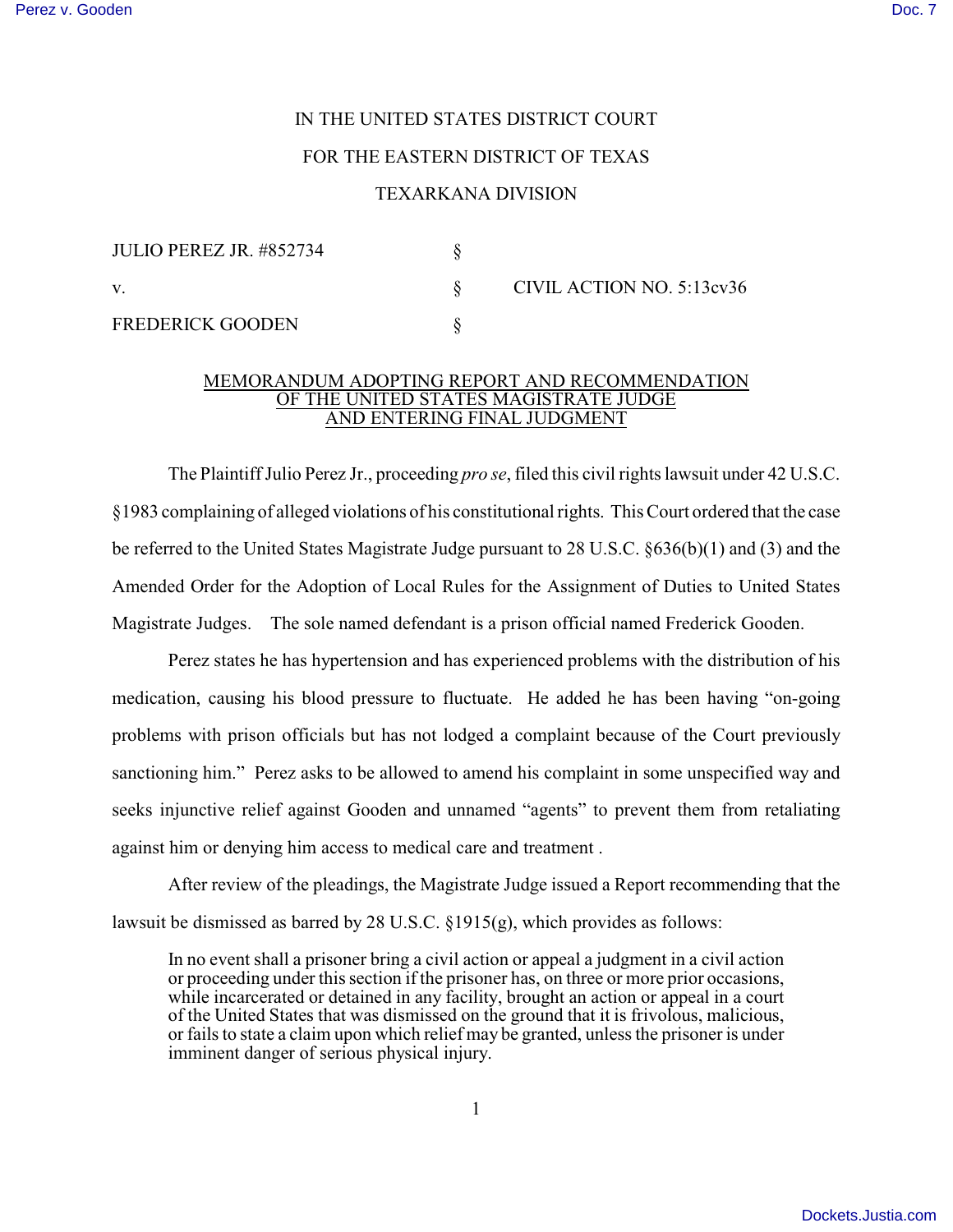Court records show the Plaintiff Julio Perez has filed at least three lawsuits or appeals which have been dismissed, in whole or in part, as frivolous or for failure to state a claim upon which relief may be granted. *See* Perez v. Thompson, No. 6:06cv327 (E.D. Tex. Dec. 1, 2006) (no appeal taken); Perez v. Delarosa, No. 5:06cv185 (E.D. Tex. Jan. 10, 2007) (no appeal taken); Perez v. Hudson, No. 5:08cv161 (E.D. Tex.July 1, 2009) (no appeal taken). He has also had one lawsuit previously dismissed under §1915(g). Perez v. Dunbar, et al., civil action no. 5:11cv113 (E.D.Tex., dismissed July 6, 2011, no appeal taken). Hence, Perez cannot proceed *in forma pauperis* unless he shows he is under serious danger of imminent physical injury.

In this regard, the Magistrate Judge determined that Perez's vague and conclusory assertions that his life is in danger were insufficient to show "imminent danger of serious physical injury," as required by the statute. *See* McClure v. Langley, civil action no. 5:11cv208, 2012 WL 1900012 (E.D.Tex., May 24, 2012, no appeal taken) (mere recitation of phrase "imminent danger" does not invoke the exception to §1915(g)); Hyder v. Obama, civil action no. 5:11cv26, 2011 WL 1113496 (E.D.Tex., March 11, 2011, *Report adopted at* 2011 WL 1100126 (E.D.Tex., March 24, 2011, no appeal taken) (general allegations not grounded in specific facts indicating serious physical injury is imminent are not sufficient to invoke the exception to  $\S 1915(g)$ ). The Magistrate Judge thus recommended that Perez's application for leave to proceed *in forma pauperis* be denied and the lawsuit be dismissed.

Perez filed objections to the Magistrate Judge's Report on May 21, 2013. In his objections, Perez states he wanted to amend his complaint "to clarify and name the defendants." He asserts that on April 9, 2013, he was denied a blood pressure check by a person named Rushing, a nurse named Pickens, and a nurse practitioner named Brocker. On April 15, he was denied evening blood pressure medication by a nurse named Anderson, and the next day he was denied evening blood pressure medication by nurse named Archie. On March 22, he was denied evening blood pressure medication by a nurse named Jones. Grievances on all of these incidents are pending. On May 12,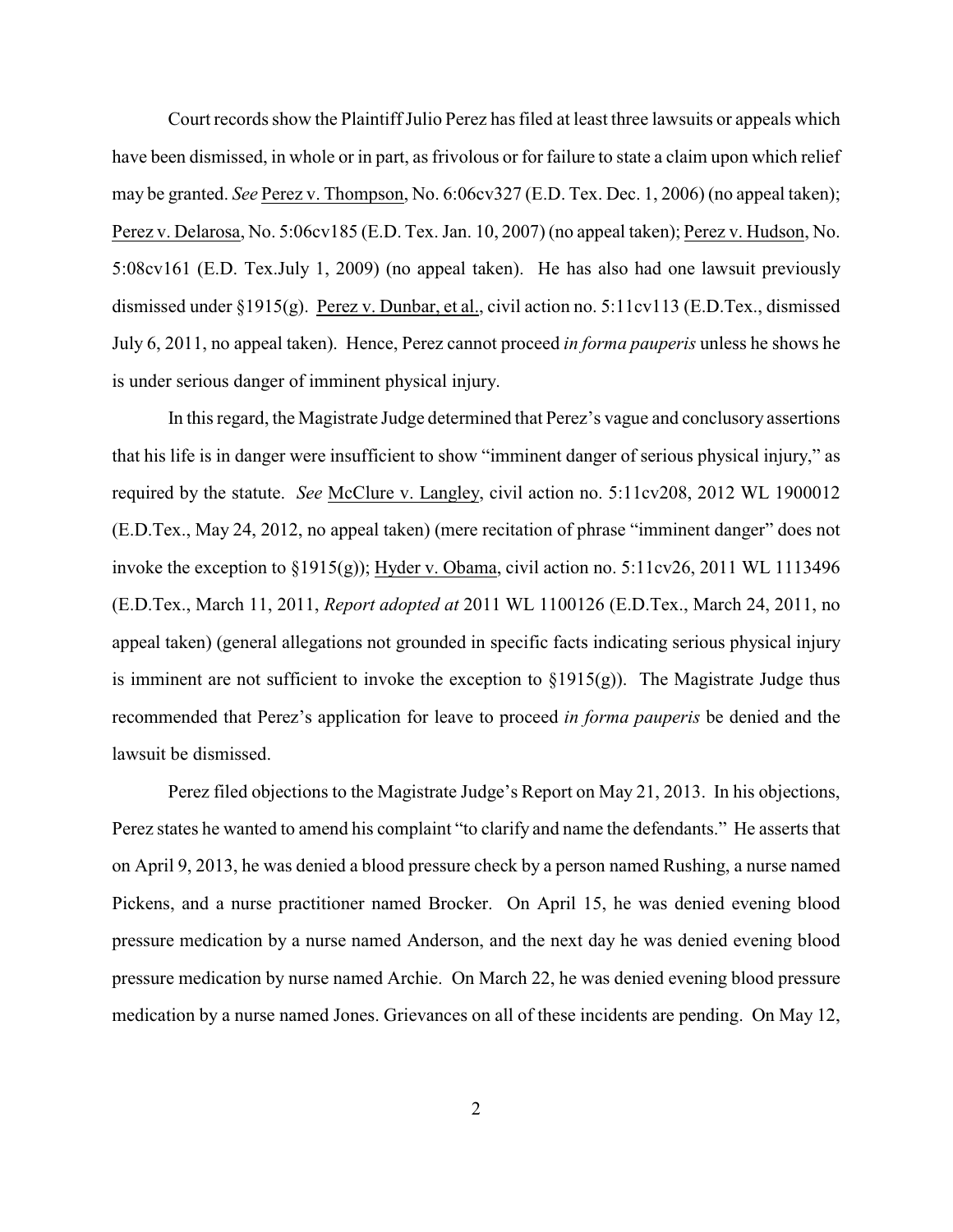2013, he was denied evening blood pressure medication by a patient care assistant named Hayden but he has not decided whether to grieve this incident or not.

Perez argues he meets the §1915(g) exception because "hypertension is a deadly disease if not properly treated." He states his blood pressure fluctuates and noted that another inmate died in February as a result of "medical and security indifference and negligence."

A number of courts have rejected assertions that high blood pressure is itself sufficient to show that a prisoner is in imminent danger of serious physical injury within the meaning of §1915(g). Martin v. Shelton, 319 F.3d 1048, 1050 (8th Cir. 2003) (claim that defendants were trying to kill plaintiff by forcing him to work in extreme weather conditions despite his high blood pressure was insufficient to invoke the exception to  $\S 1915(g)$ ; Mack v. Bell, civil action no. 6:12cv852, 2012 WL 7159823 (E.D.Tex., December 17, 2012, *Report adopted at* 2013 WL 618219 (E.D.Tex., February 19, 2013, no appeal taken) (claim that inmate was in imminent danger because of high blood pressure did not invoke the exception to §1915(g)); Caradine/Assabur v. Hubbard, civil action no. 5:11cv281, 2011 WL 6937196 (E.D.Ark., December 7, 2011, *Report adopted at* 2012 WL 10308, E.D.Ark., January 3, 2012, no appeal taken) (complaint that prisoner suffers from colon cancer, sugar diabetes, hypertension, high blood pressure, dislocated deformities in his foot, and tuberculosis did not support a finding that the prisoner was in imminent danger of serious harm).

In this case, Perez asserts in his objections that he was denied a blood pressure check on one occasion and he was denied evening blood pressure medication four times over a period of 52 days. These assertions do not show he is in imminent danger of serious physical injury so as to trigger the exception to §1915(g). *See also* Heimermann v. Litscher, 337 F.3d 781, 782 (7th Cir. 2003) (the statutory exception refers to "genuine emergencies" where "time is pressing.") Perez's objections are without merit.

The Court has conducted a careful *de novo* review of the pleadings in this case, including the Report of the Magistrate Judge and the Plaintiff's objections thereto. Upon such *de novo* review,